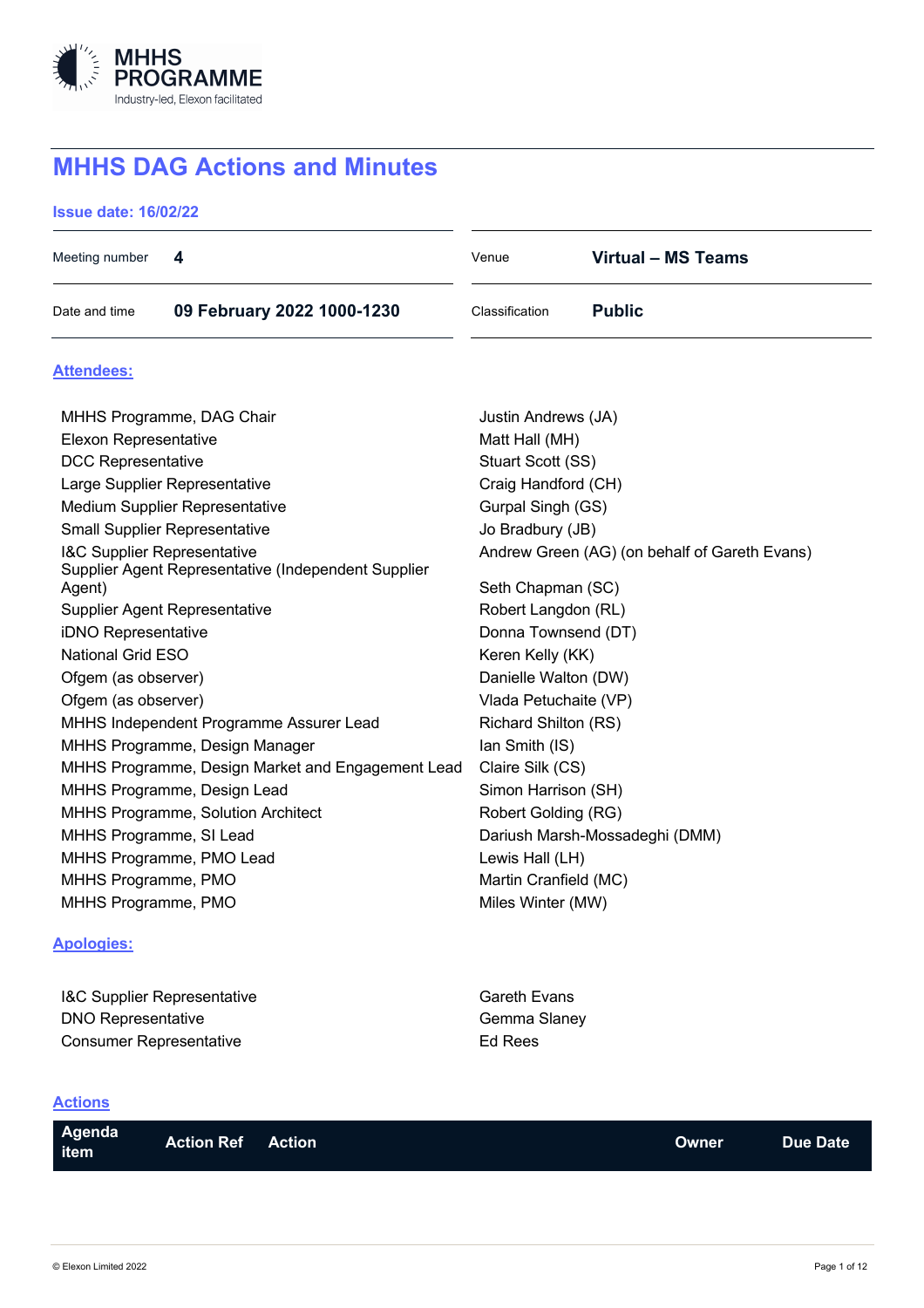| Terms of<br>Reference               | DAG04-01 | Look at potential updates to the DAG's ToR:<br>Link decision making with recognition of<br>design principles                                                              | <b>Justin Andrews</b>             | 09/03/22 |
|-------------------------------------|----------|---------------------------------------------------------------------------------------------------------------------------------------------------------------------------|-----------------------------------|----------|
|                                     | DAG04-02 | Follow up with Craig Handford offline on the Design<br>Principles and clarity on the E2E Design                                                                           | lan Smith                         | 23/02/22 |
|                                     | DAG04-03 | Look at when to stand up the Consequential<br>Change Impact Assessment Group (CCIAG)                                                                                      | Programme                         | 09/03/22 |
| Design<br>Principles                | DAG04-04 | Meet with Seth Chapman to review and update<br>detailed wording of the design principles                                                                                  | lan Smith                         | 23/02/22 |
|                                     | DAG04-05 | Meet with Matt Hall to agree sub-principles of<br>variable settlement period to add to the design<br>principles                                                           | lan Smith                         | 23/02/22 |
|                                     | DAG04-06 | Update the design principles to reflect DAG<br>discussion and actions DAG04-04 and -05.<br>Separate the design principles as a new artefact<br>and publish via the Portal | lan Smith                         | 23/02/22 |
| Level<br>playing field<br>principle | DAG04-07 | Update the wording of the level playing field<br>principle as per the discussion at DAG and distribute<br>to DAG members                                                  | <b>Justin Andrews</b>             | 01/03/22 |
|                                     | DAG04-08 | Contact SEC WG to make sure the DAG works<br>closely and shares the implications on legal drafting<br>on the level playing field principle                                | <b>Justin Andrews</b>             | 01/03/22 |
|                                     | DAG04-09 | Pick up with Stuart Scott regarding the SEC<br>changes as a result of level playing field principle                                                                       | <b>Justin Andrews</b>             | 01/03/22 |
|                                     | DAG04-10 | Schedule DAG sub-groups for further discussion on<br>the level playing field principle as required                                                                        | <b>PMO</b>                        | 09/03/22 |
| Design<br>Issues                    | DAG04-11 | Check with respondents to Design Issues if they're<br>happy for their responses to be public and shared<br>with DAG. Issue to DAG once confirmed                          | Claire Silk                       | 16/02/22 |
| Technical<br>assumptions            | DAG04-12 | Update TDWG High Level Design Principles with<br>comments as per the discussion at DAG and share<br>with DAG members for approval                                         | lan Smith                         | 23/02/22 |
|                                     | DAG04-13 | Make clarifications to the Technology/Architecture<br>Characteristics as per the DAG discussion and<br>share with DAG members for approval                                | lan Smith                         | 23/02/22 |
| Working<br>group<br>highlight       | DAG04-14 | Build a clearer view of the pathway for artefacts<br>through the working groups to DAG (e.g., life cycles,<br>timeframes). Update DAG on process                          | lan Smith &<br><b>Claire Silk</b> | 09/03/22 |
|                                     | DAG04-15 | Discuss detail and pathway of network charging<br>artefacts with Keren Kelly                                                                                              | lan Smith                         | 09/03/22 |
| report                              | DAG04-16 | Provide update on March Working Group schedule<br>at extraordinary DAG 16/02                                                                                              | <b>Claire Silk</b>                | 16/02/22 |
|                                     | DAG04-17 | Circulate CCDG code change matrix with DAG<br>members                                                                                                                     | <b>Justin Andrews</b>             | 09/03/22 |

## **Decisions**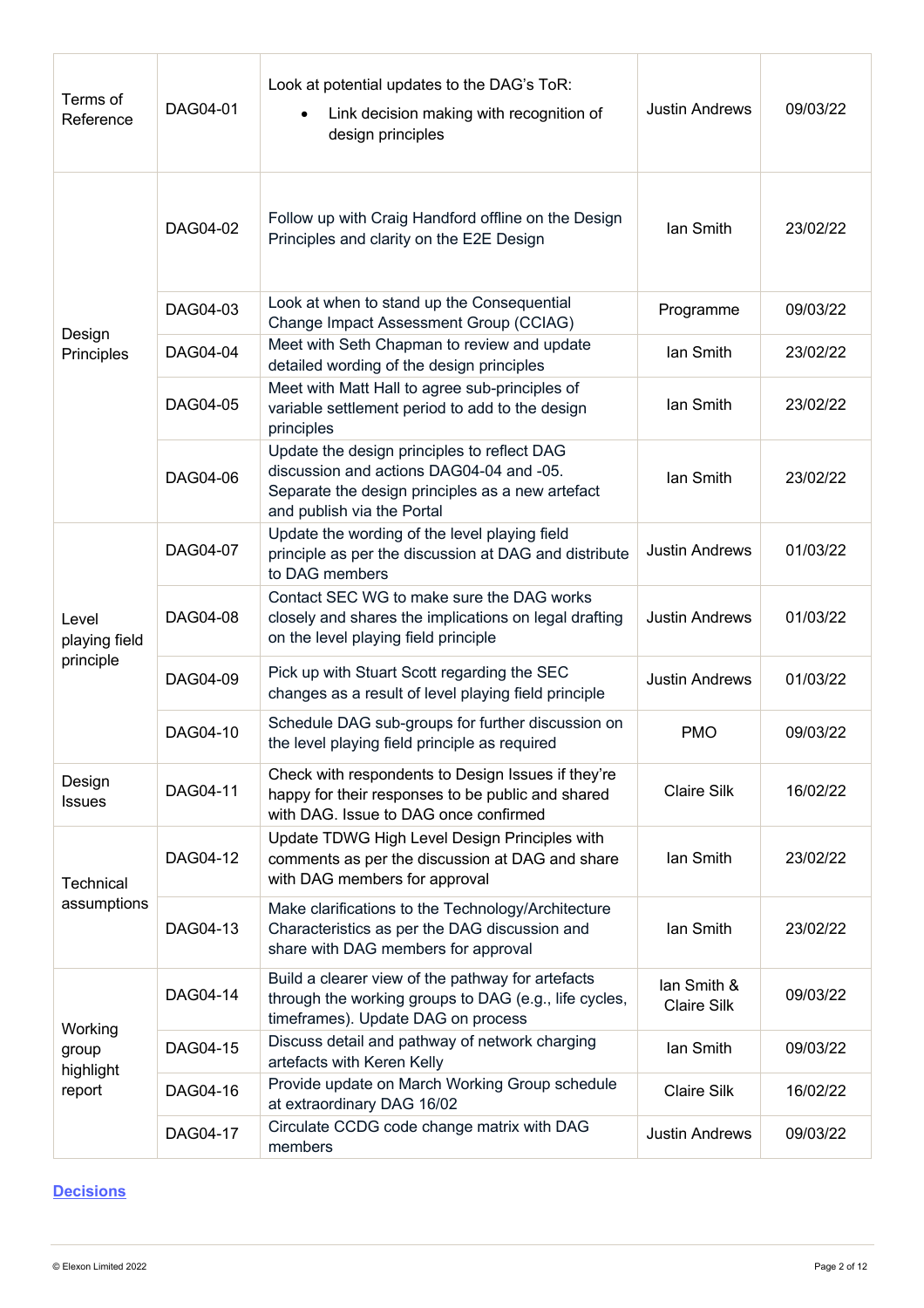| Area                 | <b>Decision</b>                                                                                       |
|----------------------|-------------------------------------------------------------------------------------------------------|
| Level Playing        | Level playing field design principle agreed in principle. The detailed requirements and use cases for |
| Field                | the level playing field principle is to be completed within the Working Groups, with the higher-level |
| Principle            | principle assessed at further DAG sub-groups. Both groups to be progressed in parallel.               |
| Design<br>Principles | APPROVE High Level Design Principles, subject to updates in wording (Action DAG04-12 above)           |
| Design               | APPROVE Technology/Architecture Characteristics subject to clarifications in wording (action          |
| Principles           | DAG04-13)                                                                                             |

#### **Minutes**

#### **1. Welcome**

JA welcomed all to the meeting. Attendees gave introductions, including the IPA (Richard Shilton) who have joined for their first DAG meeting.

#### **2. Minutes and actions**

#### **Minutes from 12/01/22 were APPROVED**

JA ran through the actions as per the actions slides. Actions DAG03-02 and DAG03-05 were directed to IS for comment.

IS noted that for DAG03-02 he was in the process of reaching out to SC. DAG03-05 remained open following internal discussions and was linked to Service Appointment design, and therefore would not be closed until decision made at the extra-ordinary DAG on 16 February.

JA asked for any final comments on the actions. None given.

#### **3. PSG Update**

LH ran through the PSG update as per the slide. LH advised DAG members to contact PMO for access or to resolve issues with the Programme Portal. LH asked for questions.

CH noted that suppliers had discussed an alternative programme plan timeline at PSG and queried what the next steps are, how they will be progressed, and if any decisions had been made.

LH confirmed this is high priority for the programme, and that the programme is aiming to engage supplier reps to discuss the proposal in more detail. Timelines to be confirmed.

SH confirms that the programme met with supplier colleagues, with actions for this week to go into further detail. SH added that the discussion is moving forward and proposed CH picks up with Graham Wood (PSG rep).

AG asked who has logins to the portal? Should DAG members be encouraging constituents to contact the PMO? CS clarified that for portal access going forward, a priority list has been created and shared with PMO and the IT function. The PMO are maintaining a log of requests.

CS also confirmed the original list included anyone from design working groups, and that these should now have access. Any additional requests should contact design or PMO.

AG asked for confirmation that access is not restricted.

LH confirmed access is not restricted and invited DAG members to email additional requests for portal access to PMO.

JA asked for final questions from the DAG on the PSG report and there were none. JA reiterated that until any agreement is reached on changes to plan, we carry on with timelines/milestones in the published Ofgem timetable.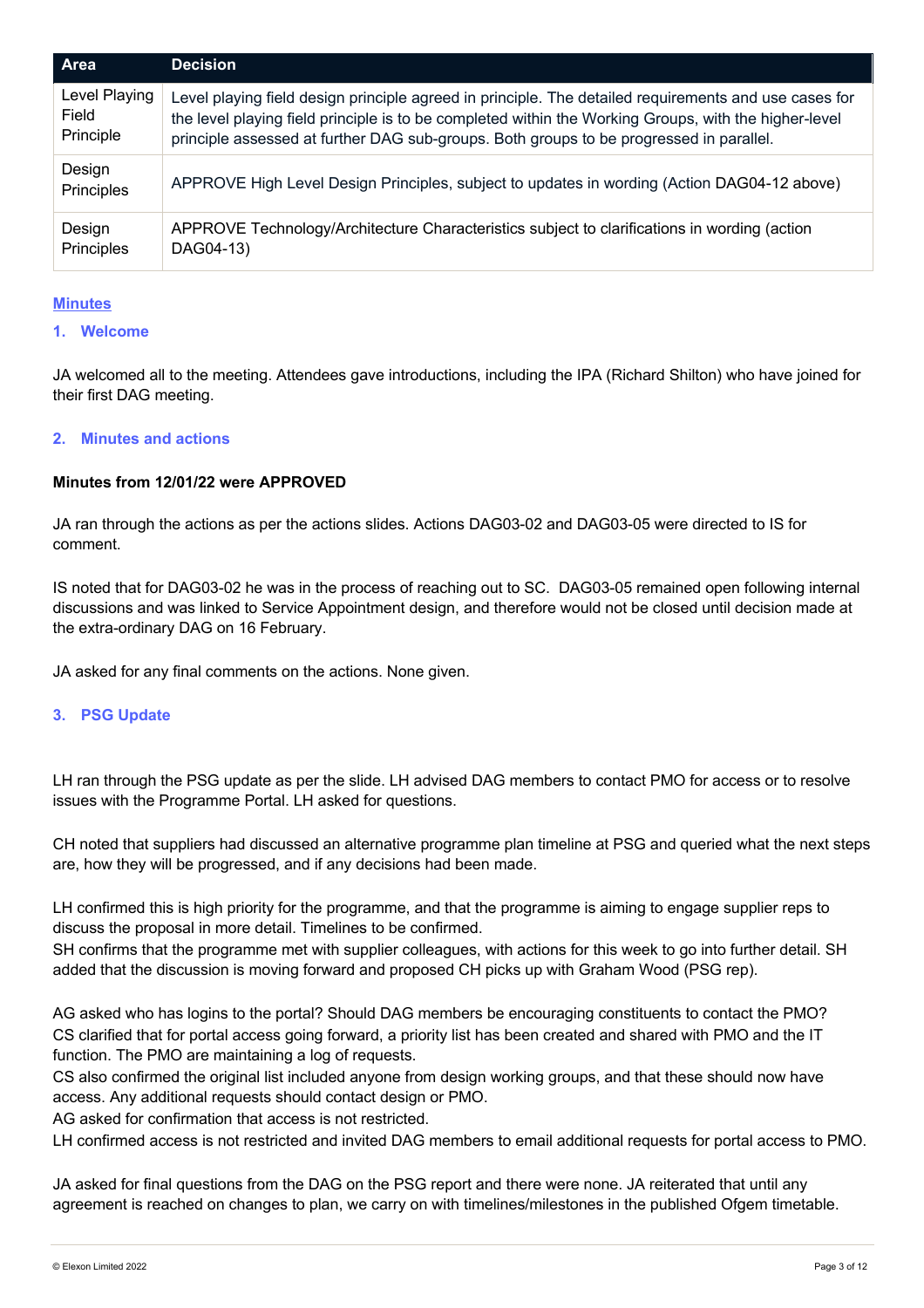#### **4. Review of Terms of Reference**

JA introduced the item as per the slides. JA noted that the DAG ToR were created in November and that the programme had not seen that any changes were required. JA opened for comment, for DAG to reflect on content and any required changes.

CH confirmed his constituents are fine with ToR.

MH confirmed he is happy with the ToR but noted that these have not really been tested yet (no designs or decisions have been brought to table).

JA suggests these will be tested next week with design issues coming to the group. JA added that the ToR might also be tested DAG today as we have technical assumptions for review and approval.

SC suggested a need for more clarity in the ToR on making decisions in a transparent and open way. JA suggests that DAG ToR could reflect the design principles? JA added that some work is also in progress on the MHHS governance framework and that this will provide more clarity on how decisions are made.

**Action DAG04-01: Justin Andrews to look at potential updates to DAG's ToR, including linking decision making with recognition of design principles.**

#### **5. Design Principles Review**

IS introduced the item, noting this comes from actions from previous DAGs to build design principles at a higher level. The aim has been to expand on granular content from previous sessions to build a core set of design principles. The higher level design principles have been built from a number of internal sessions to present today and look for feedback from DAG. IS asked for comment on the content of the slides and if this fits requirement.

CH commented that large suppliers are supportive of the principles but disappointed with limited understanding of overall E2E design more broadly. Large suppliers do not currently have detail on design impacts on other things e.g. settlement process, and need to understand and spend more time to get into the detail.

IS reiterated SH's comments on actions from PSG to engage with suppliers. IS referenced material previously presented looking at design through a 'supplier lens' to pick out areas most relevant for suppliers, e.g. consequential impacts. IS offered an offline conversation.

## **Action DAG04-02: Ian Smith to follow up with Craig Handford on the Design Principles and clarity on the E2E Design.**

CH noted he was not raising anything new (re-supplier concerns) but wanted to flag this for DAG too.

JA asked would it help to stand up CCIAG? The ToR of CCIAG were to look at wider factors impacting MHHS.

IS agrees this would be useful, following internal analysis for DNO/iDNO/Supplier.

#### **Action DAG04-03: Programme to look at when to stand up the Consequential Change Impact Assessment Group (CCIAG).**

SC commented that broadly speaking the principles are great but that he had some comments on detailed wording. No disagreement on principles. One principle missing regarding accuracy settlement.

IS agreed on the inclusion of accuracy of settlement.

JA referenced the MHHS Programme principles, such as accuracy and timeliness, as important factors to be considered alongside the Design principles.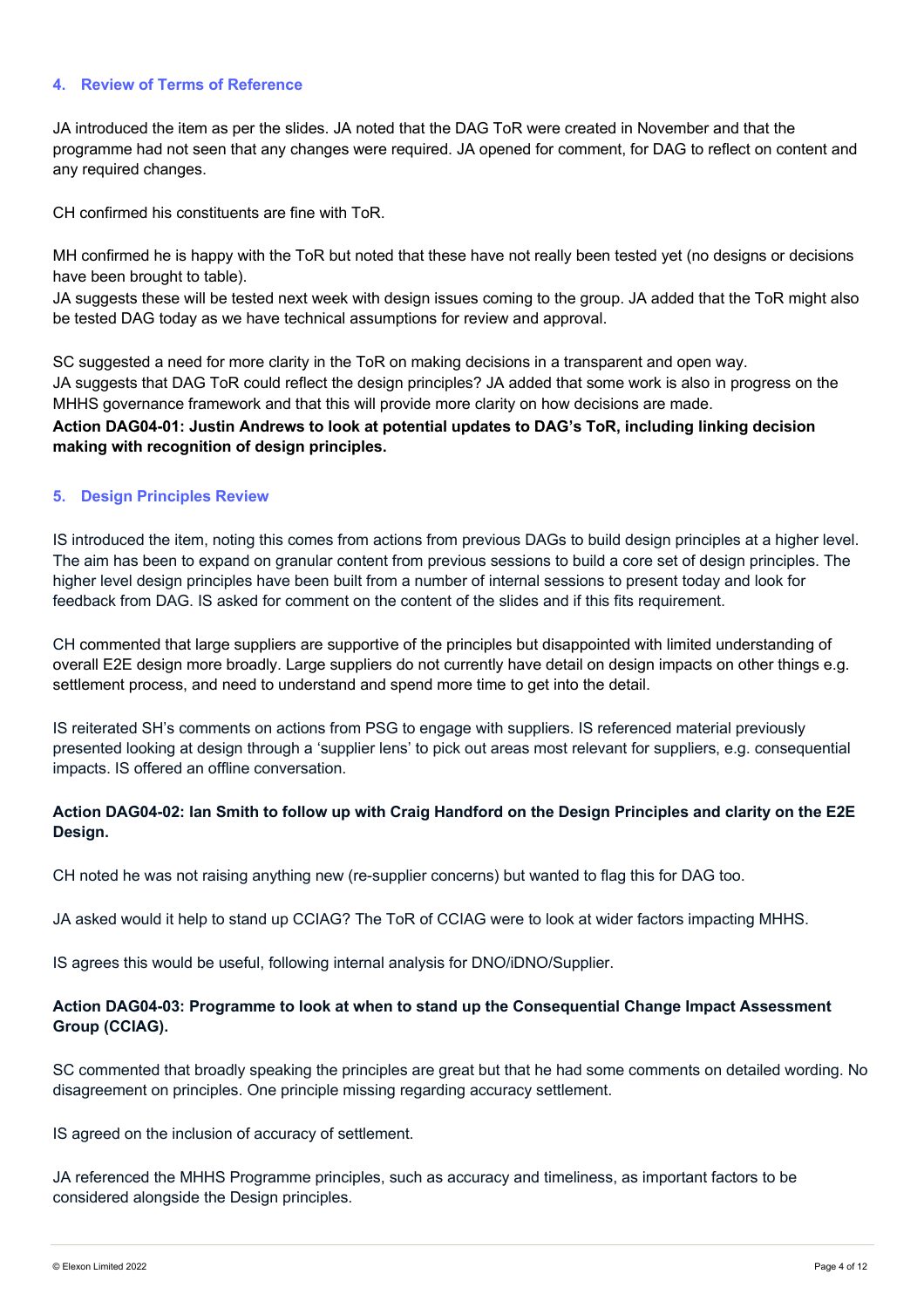IS suggested adding a 'principle zero' to cover these. JA agreed. IS proposed a session to collect detailed comments.

MH asks if variable settlement period is included.

IS anticipated this would be a sub-principle and suggests further conversation to add this.

**Action DAG04-04: Ian Smith to meet with Seth Chapman to review and update detailed wording of design principles.**

**Action DAG04-05: Ian Smith to meet with Matt Hall to agree the sub-principles of variable settlement period to add to the design principles.**

**Action DAG04-06: Ian Smith to update the design principle to reflect DAG discussion and actions DAG04-04 and -05. Separate the design principles as a new artefact and publish via the Portal.** 

RL asked if the level playing field should be added?

JA provided update on action from last DAG, giving an overview as per the slide on the level playing field principle and the DAG sub-group meeting on SECMP162. JA asked for comment.

CH queried who this design principle applies for? RL responded that suppliers have the capability to complete service requests in 30s, but that this design principle would mean that suppliers cannot use this for MHHS, due to the 24hr response time requirement, to ensure a level playing field.

CH agreed that this is for parties using similar services and that the principle should be for comparable roles. CH further queried that if more data is required down the line to support this 'phase' then the programme should be mindful of costs.

SC suggested amending wording to include the services that participants are qualified to do and that the principle should reference services not roles. SC also highlighted a typo in the principle to update.

RL asked for feedback on the DAG subgroups – 1) typo on the slide and 2) has the DAG agreed that the base requirement is 24hrs.

SC believed it had not been agreed by the DAG, However that was the MHHS programme requirement at present. JA confirmed that the current recognised requirement is 24hr as per DCC IA for SECMP162. JA asked the DAG for views on how the design principle and design proposals this should be progressed – continued DAG subgroup or fed into SDS workstream?

SC asked for clarity on 'progress'. JA clarified that this was for where the design requirements under the principle – where would these be progressed best?

SC commented that these are closely tied to Sec Mod group work.

JA believes it is separate from SEC-Mod. If going down supplier role qualification then this is part of MHHS design and therefore progressed under this governance.

IS agreed but added that if there is agreement on the principle then next level of discussion is on what we need to do with principle. Varying design options, e.g. enactment in the SEC on role usage/TRTs, and design use cases for requirement for <24hr response time. Therefore, we need to explore options and expedite conversations re-24hr TRT.

SC agreed with JA but noted that if SEC-Mod legal drafting is going to be influenced by this design principle, then we do not want to have this separate. Groups need to be coordinated.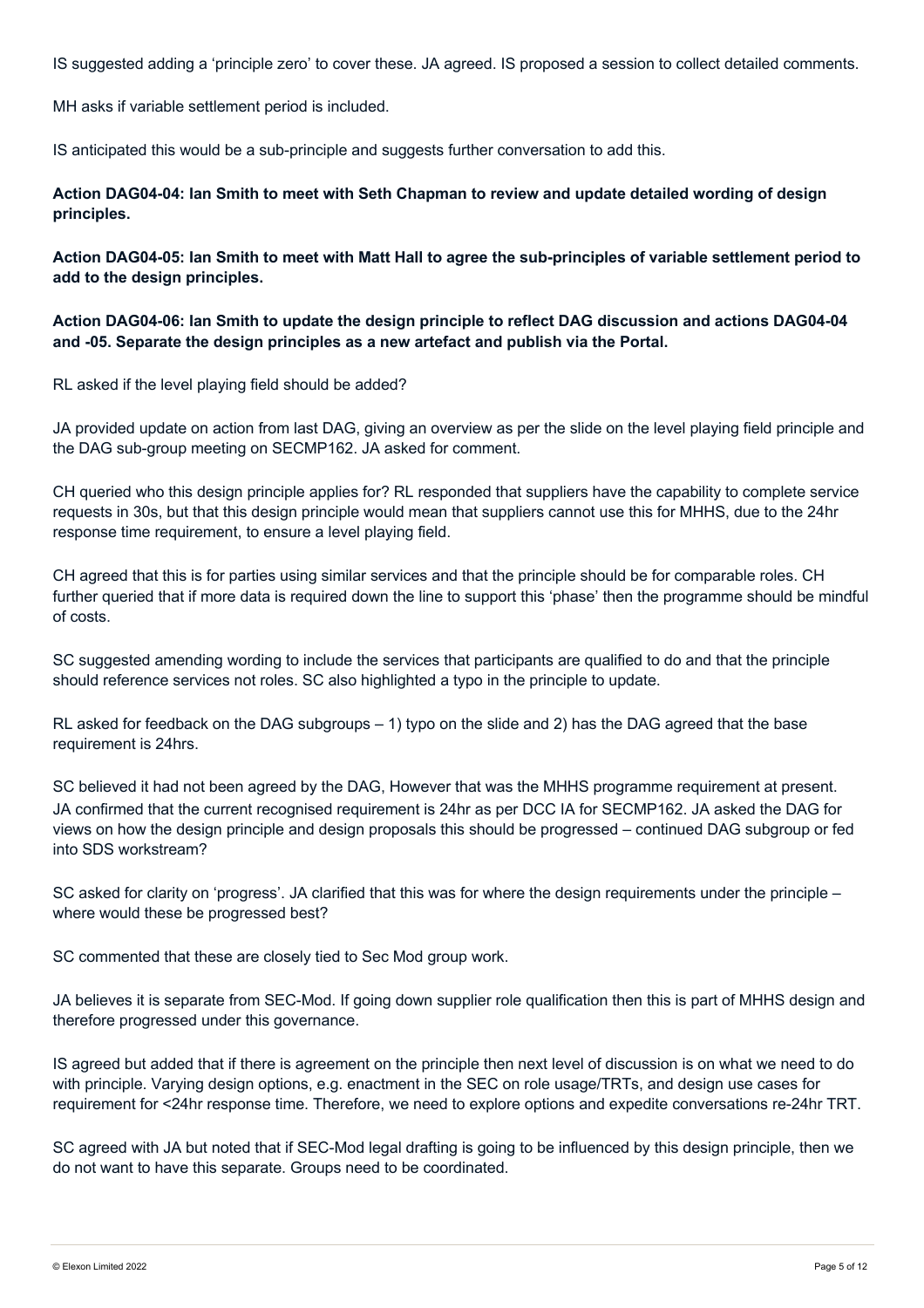JA agreed that there is a need to work closely with SEC WG. Other agreements in MHHS need to feed into SEC, REC, BSC etc. This will not be the only SEC change needed. Therefore, we need to work closely with SEC to signpost changes coming.

SC acknowledges Mod raised due to timeframes. Is the legal drafting also time pressured or should it wait for MHHS inputs?

**Action DAG04-07: Justin Andrews to update the wording of the level playing principle as per the discussion at DAG and distribute to DAG members.**

**Action DAG04-08: Justin Andrews to Contact SEC WG to make sure the DAG works closely and shares the implications on legal drafting on the level playing field principle.**

## **Action DAG04-09: Justin Andrews to pick up with Stuart Scott regarding the SEC changes as a result of level playing field principle.**

JA asked for agreement on how to take the principle forward via SDS workstream.

IS confirmed that some elements are for the sub working group. May need separate session on suppliers using MDR role – SDS WG may not be appropriate for this. Working group is more in the mechanics, not decisions.

JA asked if the principles & content are worked up in working group but brought back to DAG for sign off?

IS confirmed that 24hr TRT can go to SDS Work stream. Technical enablers of design principles need to be higher level & needs to sit in different forum.

RL noted that DAG needs to consider impact on the design. DCC could not handle suppliers using 30s TRT for MHHS purposes. Subgroup needs to look at detail of outputs of principle.

IS stated that this requires a balanced decision that could come to DAG from subgroup. Technical detail can be explored in subgroup.

RL confirmed that documentation (e.g. SLAs) is needed which can be done in the sub group.

IS stated that outputs may be circular. Detail needs to be articulated. May require a higher-level assessment at higher governance.

JA confirmed everyone having 30s access would add large costs to programme. Not in this scenario.

RL clarified difference between access & use. The problem comes from use not access.

JA summarised approach and asked for comment.

**Decision – Level playing field design principle agreed in principle (subject to further refinement). The detailed requirements and use cases for the level playing field principle is to be completed within the SDS Working Group, with the higher-level principle assessed at further DAG sub-group meeting. Both groups to be progressed in parallel.**

**Action DAG04-10: PMO to schedule DAG sub-groups for further discussion on the level playing field principle as required.**

#### **6. Design issues**

IS had aimed to bring some design issues for decisions to this DAG, but explained that it got to the point of evaluating these and therefore the extraordinary DAG on 16 February would be considering these. IS provided context that these design issues were blocking a number of logical design artefacts.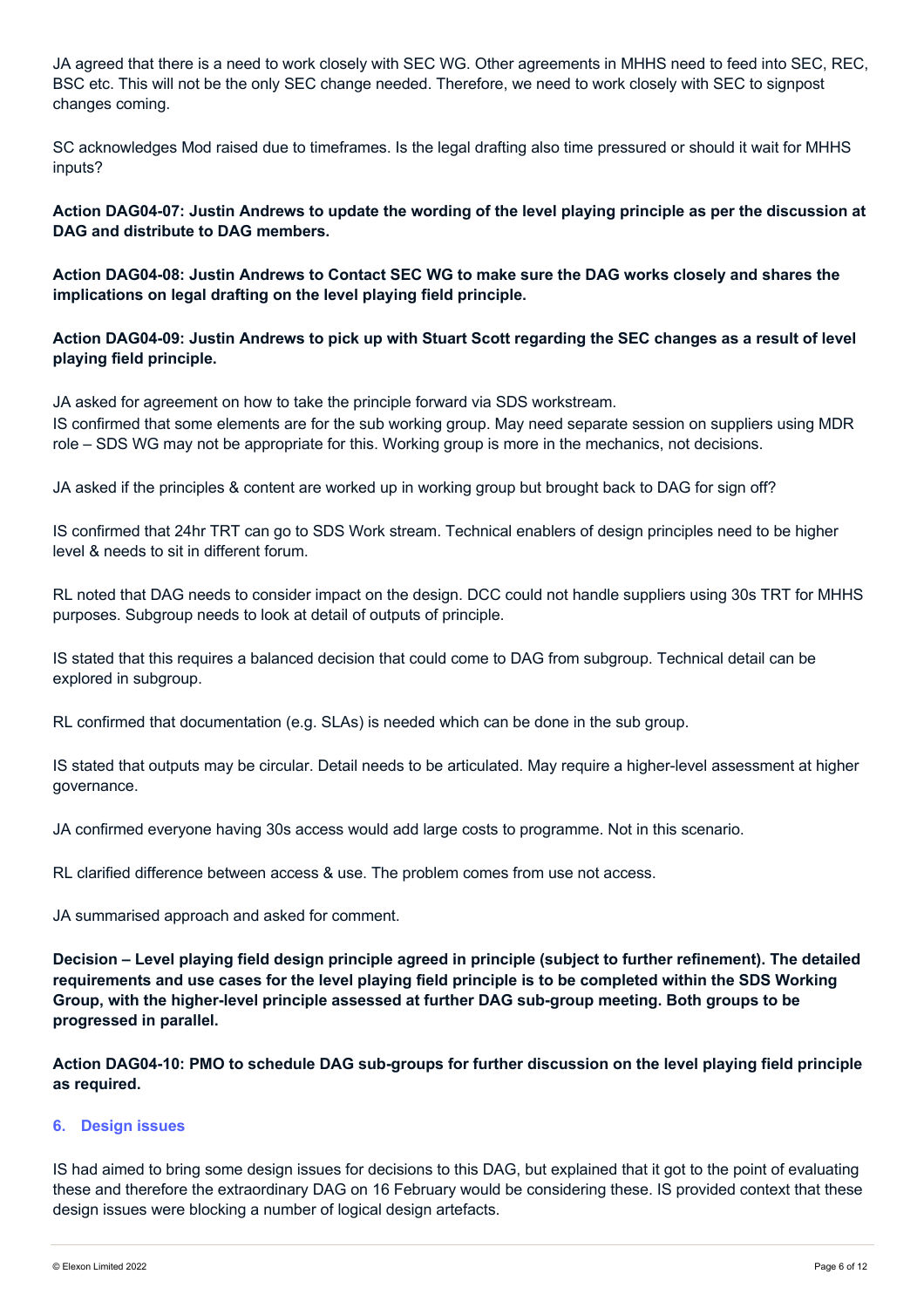IS took DAG through the slide on Change of Agent & Interface Approach. The aim is to align options in line with CCDG recommendations and from feedback from Suppliers. Papers on this are due to go out today. IS invited questions.

CH noted that suppliers have concerns about not having enough time to go through this and how the E2E design works. CH noted a need for a detailed impact assessment on these options. He wanted to give DAG a heads up that on this basis suppliers feel they can't support this at this moment in time.

JA asked for clarification that for large supplier there are two concerns: a) large suppliers haven't had the resource to consider this in full; and b) large suppliers would like to see a full detailed impact. CH confirmed and said that it's unclear how this would work alongside next day switching and to make a proper decision would need to see how this interacted with this.

JA asked IS to clarify what the level of attendance was for the sub-groups.

IS confirmed that there was some feedback from large suppliers on these principles and some of the input was from suppliers. This will be clarified on the papers that go out today. There was a significant number of people at the subgroup sessions and responses have been received from most constituencies.

AG made a general point that if large suppliers have struggled with resource, then generally this would mean that everyone is struggling for resource as smaller suppliers have less resource than the larger ones

Jo Bradbury (JB) confirmed this was the case for their constituency

Donna Townsend (DT) confirmed this for the iDNOs and believed DNOs were similarly struggling. Doing this alongside the other projects such as faster switching has meant being quite stretched in terms of resource. DT raised a question on timing of this project. Would it have made sense to do this after the faster switching programme so that any learnings from faster switching could be incorporated and resource wasn't as stretched?

IS recognises this, but emphasises that it's not within this group's power to change programme timescales of L1 milestones >3 months (Ofgem sponsor decision). As we are working to the currently agreed Ofgem timetable the DAG needs to clear these design issues and make a decision.

IS covered the Interface Approach design and that there are a range of options here. Options have been presented to the working groups and written responses received. This issue blocks a number of logical design artefacts, so we're seeking a decision on this to allow us to move on with the design.

IS invites any questions. None raised.

JA summarises that these Design Issues will be discussed at next week's extraordinary DAG meeting and detailed papers will be sent out this afternoon with a view that we reach a decision at that meeting.

IS says that in collating the information these have been grouped into themes rather than having specific comments in order to prevent any issues with confidentiality. IS asks if anyone in DAG has any issues with these comments being made available to the DAG?

JA suggests this question is asked to respondents directly and asked DAG as to whether this would be useful to have?

Gurpal Singh (GS) says yes this would be helpful, and seeing which constituency the comments came from so that different industry views are understood.

JA says we will work on getting these comments circulated to DAG.

IS asks those on the call who submitted comments to confirm they're happy for these to be released – confirmed yes.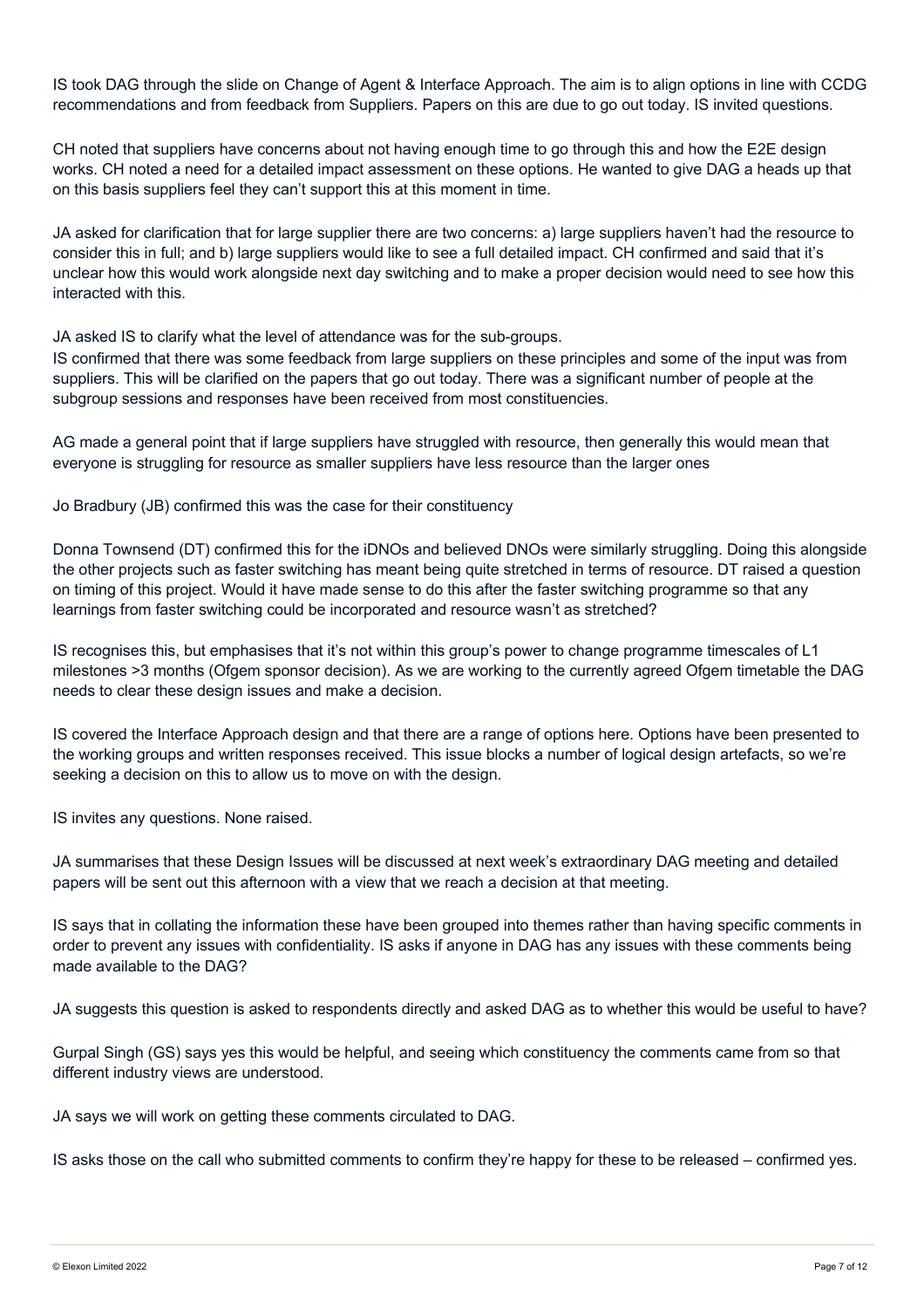## **Action DAG04-11: Claire Silk to check with respondents to Design Issues if they're happy for their responses to be public and shared with DAG. Issue to DAG once confirmed**

## **6A Technical Assumptions**

IS provided context that TDWG have been working on understanding some of the requirements for the DOM. Some of the Functional Specification characteristics that TDWG have come up which require approval from the DAG.

IS opened the floor to any challenges, comments or remarks on the TDWG's recommendations.

DT asked if there's going to be an audit trail of which DIP messages have been sent.

RL said that in the functional spec there are requirements for audit reporting. There's a few sketches for comment on the functional spec that go through different transactions in the DIP that monitor business process workflow. These are very high level but there's definitely an intention to provide people with this tooling.

IS noted that this will lead to a further discussion as to what this looks like and will evolve as part of the review process.

SC had had feedback from constituents requiring clarification. First principle, is there clarity on addressing messages: who does this? Would it be considered Business Logic?

IS said this has been an issue we've been wrangling with and routing isn't considered business logic and is handled by the DIP.

SC questioned whether this exception is for addressing rather than routing? IS confirmed yes.

SC asked if #3 refers to schema being valid as dates being valid dates, or something else? RL confirmed schema validation will be on the payload, so will check that the payload is the correct shape but won't check the content of it.

IS confirmed it's structural validation rather than content validation but accepts that if field X needs to be a date, then that should be something that is checked.

SC asked if 5 should be an 'and' RL confirmed yes.

SC asked if 6 applies to future requirements of the DIP?

IS said this will need to be a requirement for the RFP in terms of future proofing the design. Asks what specifically SC would be looking for?

SC said is there anything that the design team is aware of or is making assumptions on that the principle is based on but not referenced directly. RG said these are high level principles and the full detail can be found in the functional spec. In terms of future requirements, these are a principle to be mindful of.

SC asked if we're seeking approval of these principles, or the document that underpins these principles? IS said yes we're approving these principles.

SC asked if these could be updated to include more specific wording of the document. IS said yes.

RL asked if the principle of the routing of the messages different to the principle of the addressing? IS said we wouldn't exclude the possibility of the DIP doing this, but that we wouldn't consider it to be Business Logic. We can clarify wording of this and can clarify that routing and addressing aren't considered Business Logic and IS is happy to reword this.

RL asked is there a principle around auditing?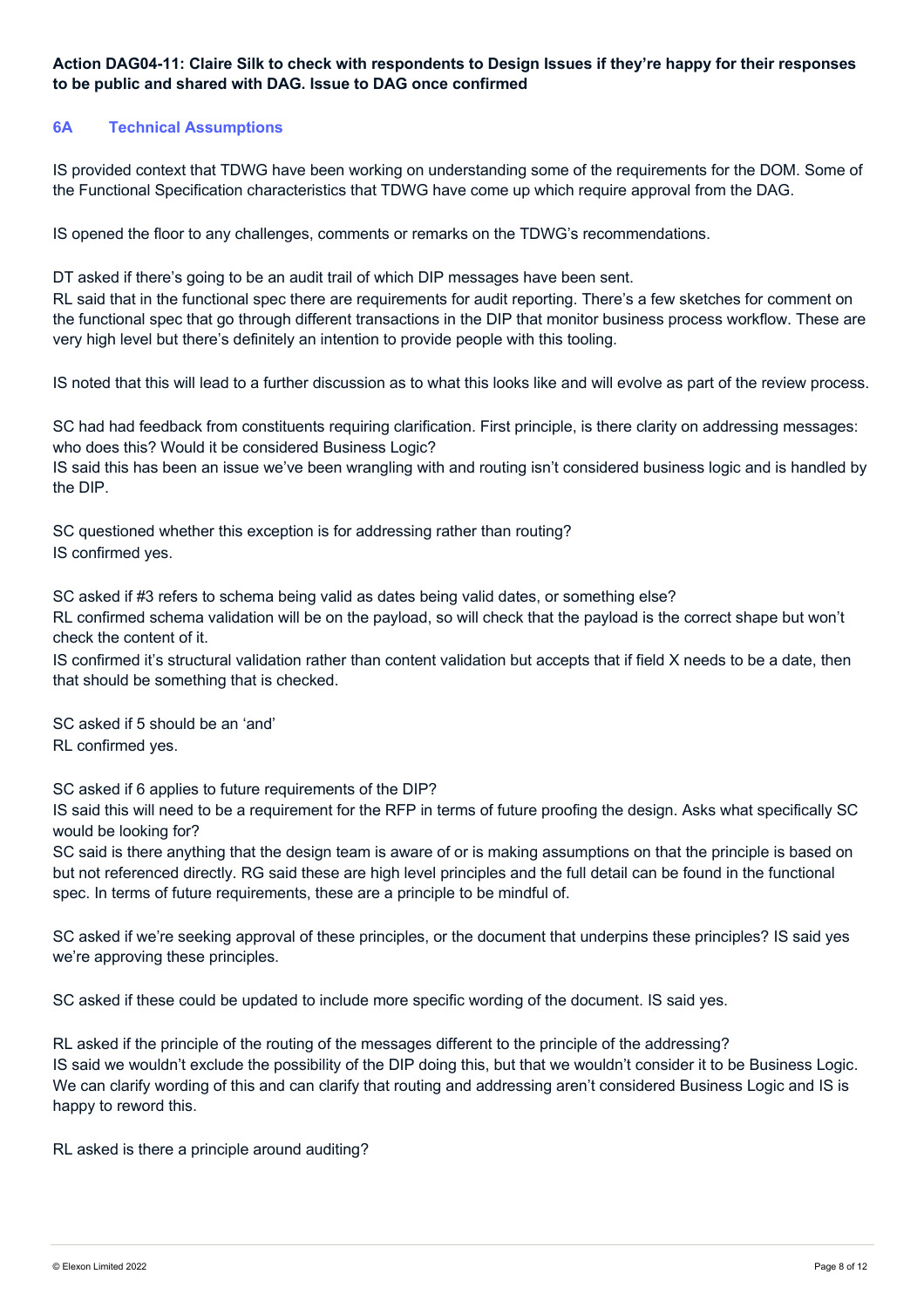IS was comfortable that the right level of thought has been given to this so that it doesn't need additional attention here. This is something we would expect to be there and to be part of the requirement, and so wasn't necessary as a principle. There's no reason not to include it, so we could include it if DAG would like.

SC agreed that we could add it to the Principles given its come up a couple of times.

JA said that as this is included in functional spec we could include it as a principle.

RL questioned on error reporting, is there an assumption made that this will go via the DIP.

RG yes both the DIP and the Message Recipients would report that back via the same channel.

## **Action DAG04-12: Ian Smith to update TDWG High Level Design Principles with comments as per the discussion at DAG and share with DAG members for approval.**

JA asked if subject to amendments, are we happy to approve these high level principles?

## **Decision: The BPRWG High Level Design Principles were approved, subject to updates in wording (Action DAG04-12 above).**

SC wanted to understand exactly where approval lies for the functional spec.

IS explained that there's some interplay here so a draft of the RFP may have to go out first. There's likely to be some comments to incorporate from the eventual service owner.

JA clarified that the actual requirements of the DIP will be approved by the DAG, and there will be separate requirements that won't necessarily be approved by the DAG?

IS said yes in general, but there are some minor requirements that might come to DAG.

AG asked what the rough timeframes are for the RFP?

IS confirmed it's being fleshed out at the moment but keen to get it going as soon as possible. Lots of this has gone through TDWG already.

AG asked how long after the issue of the RFP are responses required / expected?

IS said there's no set timeline, but a number of weeks is the expectation for bids to be received and then a further number of weeks where workshops are held, responses are assessed etc. so high level timeline is something like July.

IS confirmed that non-functional requirements have been through one iteration with TDWG and are back for another review now. This would come to DAG for approval once finished.

IS moved on to Technology/Architecture Characteristics and opens the floor to questions.

RL asked if there's an assumption on the volume of requests?

IS said this is based on an initial view of a model based on assumptions from functional requirements. This will be published when ready to show how they have derived the volume of a peak load.

RL asked whether we are assuming data won't leave the UK?

IS said we believe this requirement can be met in terms of data being hosted in UK.

RG confirmed that this is the case.

IS said we can append the single cloud provider to be explicit that this is within the UK.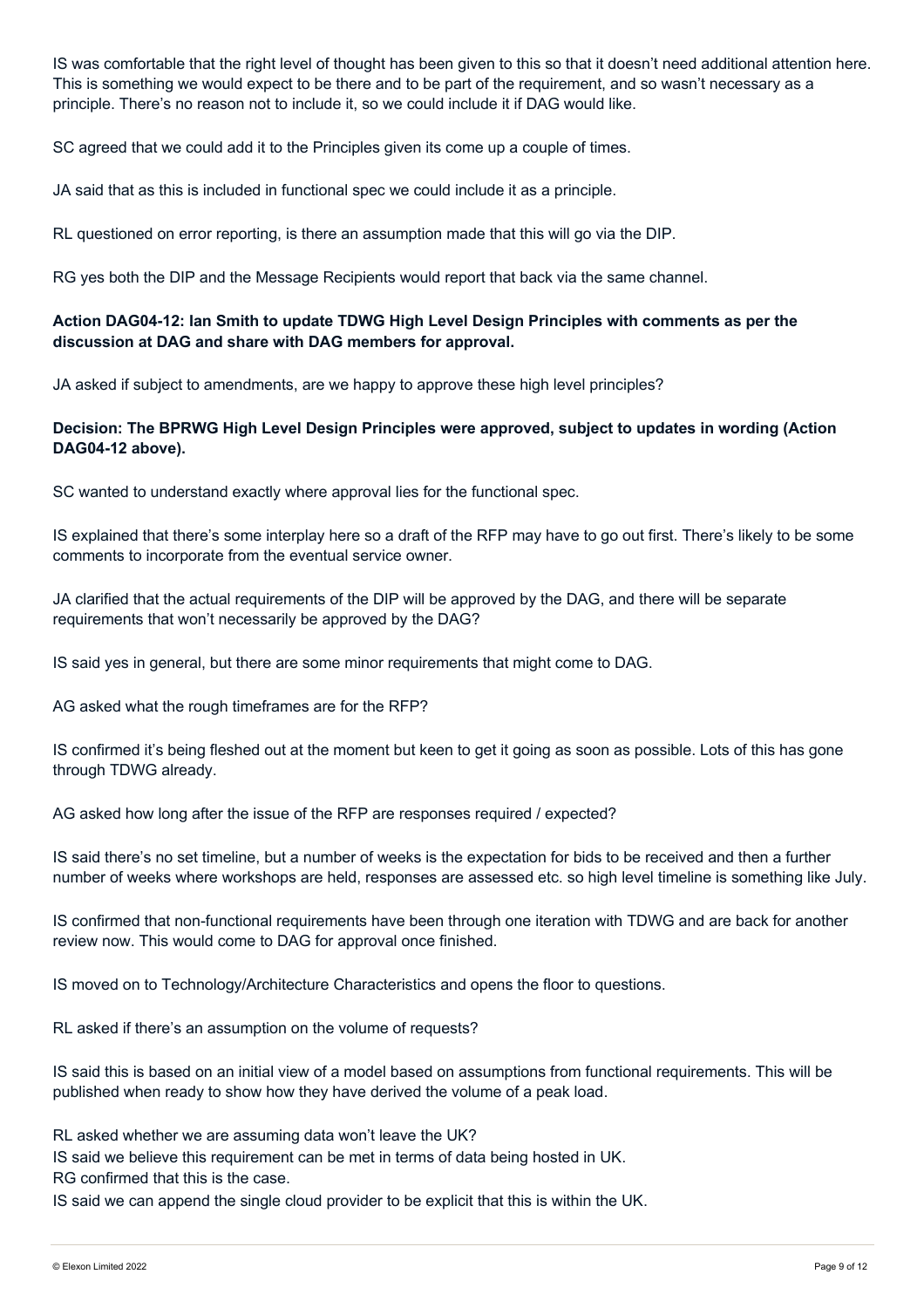RL asked if RPO is intended to be 0 or N/A?

RG said yes, there's no reason why this figure of 0 is unattainable and to represent that this is transaction based and it's unlikely to have incomplete transactions, they either fail or succeed.

SC asked a question on the basis of 'unplanned' uptime.

RG confirmed that this excludes planned downtime.

SC asked where the figures of 3 seconds and 30 seconds came from in terms of performance. Will this apply even at peak times.

RG said this was originally 1 second and has been relaxed to accommodate registration flows.

IS said that we had some conversations regarding this in terms of scalability and we don't want to build up backlogs within the system as we're going to have high baseline usage anyway.

IS clarified that this is the reason for the 90%/100% targets accommodate for, as you accept that there's likely to be a lag time within peak periods.

SC suggested that there is a difference in scales for registration data and consumption data.

IS said this is likely to come out within the bid process, e.g. if a bidder says costs could be reduced by X amount if the 30 second requirement is moved to 5 minutes. However, TDWG felt this was a reasonable position to start with. Originally the requirements were harder than this and the original costing process suggested that moving from 1sec to 3sec reduced costs significantly with a relatively immaterial change for users.

JA asked for any other comments on this and was the DAG happy to approve subject to those clarifications raised.

## **Decision: The Technology/Architecture Characteristics were approved, subject to clarifications in wording (Action DAG04-13 below)**

**Action DAG04-13: Ian Smith to make clarifications to the Technology/Architecture Characteristics as per the DAG discussion and share with DAG members for approval**

## **7. Report from L4 Working Groups**

CS gave an update on the status of Design Artefacts. A full report has been circulated. Key point to note is that the programme has a number of artefacts that are blocked subject to the issues coming to the extraordinary DAG next week. 35 in total.

CS noted that we had anticipated that 17 artefacts would be ready for approval by this DAG, but due to these being blocked these have slipped to March. Other key point to note is that there is a large volume of docs that will be coming through in March & April. We need to review our timelines and submissions of those to DAG for approval, usually 1 week but conscious this may not give enough time for reps to circulate these with their constituents.

CH said they have significant issues with this. April has Easter in there so fewer WDs, meaning it's unlikely they'll be able to approve all 40. He was unclear on the process timescale for reviewing docs in working groups before being brought to DAG and was it too short?

IS noted that the evolution of these artefacts is that they're drafted, get taken through the sub working group to a point where there's consensus there. At that point they will then progress to a review period within the L4 working group, and once it's gone through that stage, it comes to DAG. So when it comes to DAG it's gone through multiple other groups first so the assumption is that when it hits DAG it will already have undergone a significant amount of scrutiny. We do anticipate some slippage, particularly in April, so we recognise this.

CH understands this but the docs still need to be reviewed and as a process this is time consuming. Also doubts that within the same month docs that are going through BPRWG would then be ready to come straight to DAG, so the numbers matching up here doesn't seem likely.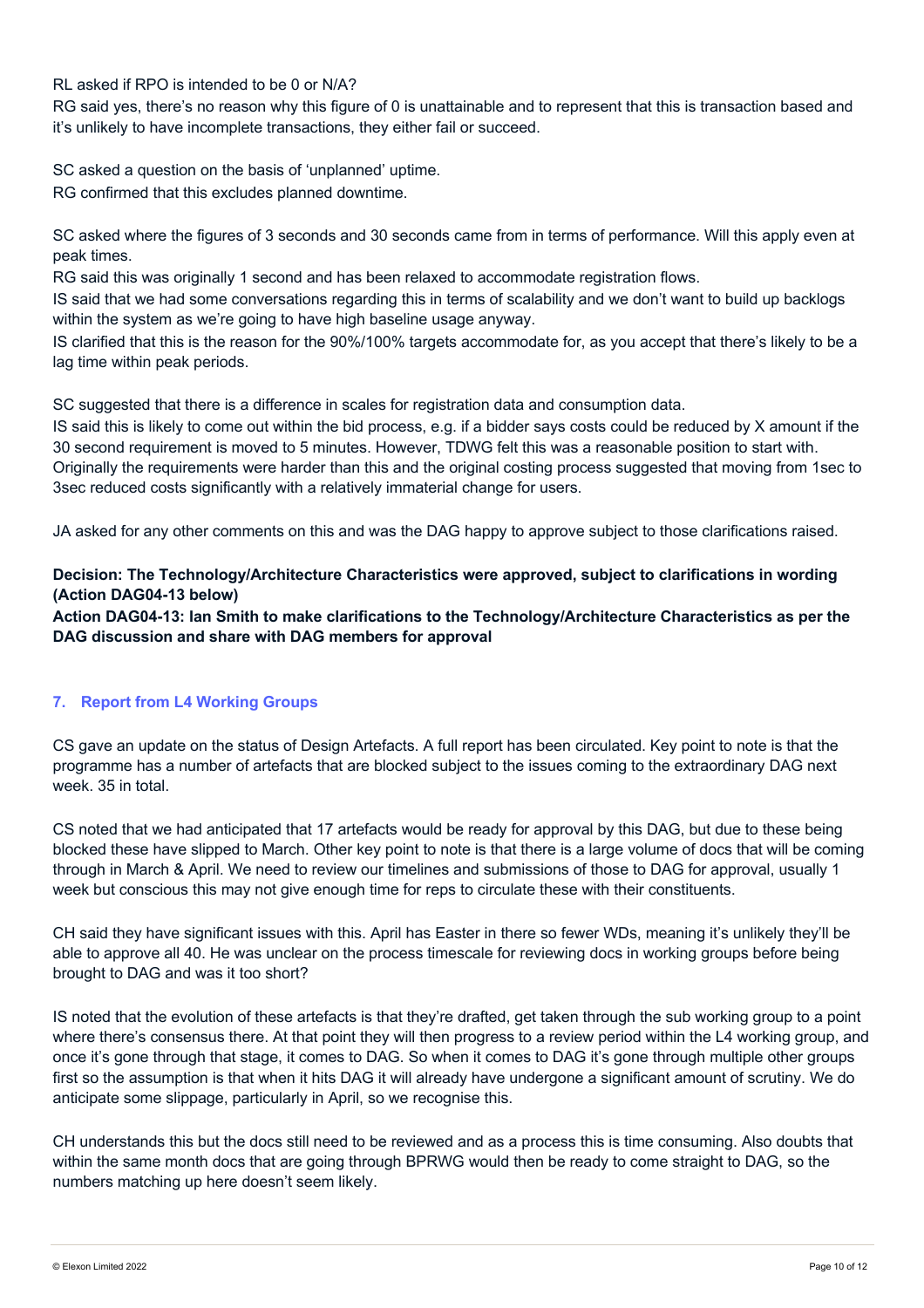IS said we probably need to re-present the life cycle of these to show the pathway and confidence of these docs coming artefacts through.

CH reiterated that there is concern amongst large suppliers on enough time/resource to provide proper scrutiny on these coming through.

JA asked for clarity on process before coming to DAG. Sub-groups draft and review docs, then take them to BPRWG. At what point does it go out for wider review?

CS clarified that the process is that once is comes out of sub-group, it goes to BPRWG for a two-week review. Assuming no significant comments, we would then submit to DAG and publish to wider industry at the same time. Current timescales would mean these are published with the DAG papers 5WD before DAG, but we're recognising that this may not be long enough at present and seeking to increase.

IS said that we have a monthly cadence on this but perhaps need some further clarity on this

JA asked if when BPRWG get sent the docs for review, could we send it to all market participants at that point?

CS and IS said there's no good reason why this couldn't happen.

JA suggested that the assumption is that the subgroups have already done the heavy lifting, so we could share with all participants at the point that it goes to BPRWG to alleviate these timescales.

IS was supportive of this.

JA asked for clarification on the BPRWG row that there are 12 BP maps coming through, is our expectation now that we may still have 12 going to BPRWG in Feb and that those 12 would therefore come to DAG in March?

CS agreed, the next steps on BPRWG depends on the outcomes of the extraordinary DAG next week. Uncertain if it will meet the March timescales.

JA added on the assumption that those become unblocked and DAG reaches a decision next week, we could theoretically take this to the March DAG.

IS anticipated that a number of elements will slip to later months, partly because of being blocked, but also to recognise that people will need longer timeframes to review.

MH asked would almost everything on these tables move to the right?

IS yes a significant proportion, but there are some elements in flight at the moment and there's some preparation that means some elements will be ready to go subsequent to next week's DAG

MH expressed concern that the figure of 40 docs for review in April looks quite tight

IS accepted this and notes that the figures are likely to change

JB reiterated CH's point, mostly around the holiday period. Not just bank holiday but also school holidays so general staffing will be lower. Thinking about the number of working hours available rather than just bank holidays.

JA confirmed this is recognised

SC passed on feedback from constituents that as the number of documents has increased, some of their constituents have said they're likely to only review later versions of documents